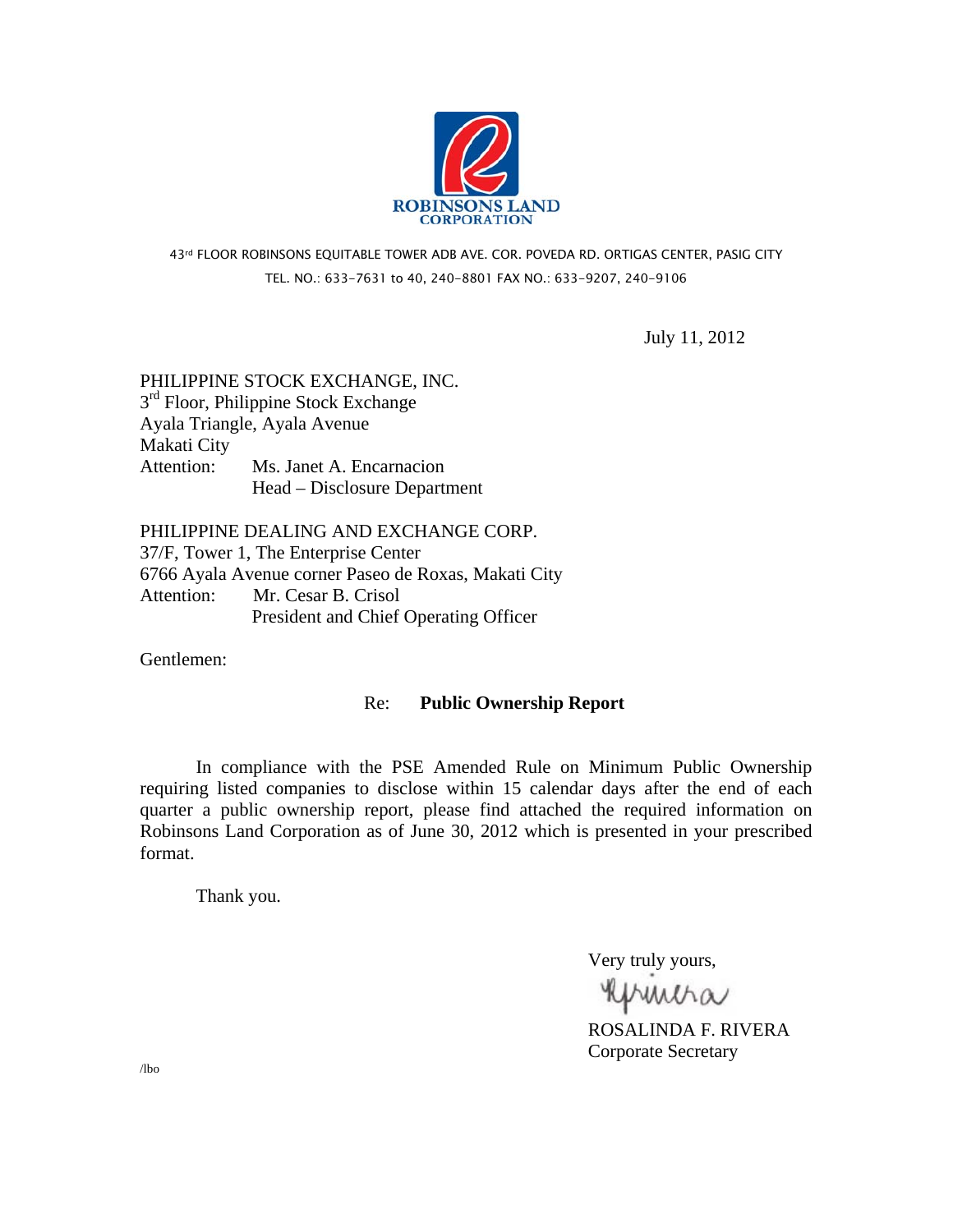**Robinsons Land Corporation Computation of Public Ownership as of June 30, 2012**

### Number of Issued Shares 4,111,528,685<br>Less: Number of Treasury Shares (if any) and the set of Treasury Shares (if any) and the set of Issued and Outstanding Shares 4,093,830,685 Less: Number of Treasury Shares (if any) **Number of Issued and Outstanding Shares**

**Less:** 

| <b>Outstanding Shares</b><br>0.30%<br>0.01%<br>0.04%<br>0.35%<br>0.04%<br>0.02%<br>0.01%<br>0.01%<br>0.00%<br>0.00%<br>0.00%<br>0.00%<br>0.00%<br>0.43% | <b>Number of Shares</b><br>12,187,081<br>450,000<br>1,482,000<br>14,119,081<br>1,685,994<br>804,001<br>337,501<br>540,000<br>10,000<br>1<br>150,001<br>$\mathbf{1}$<br>901<br>17,647,481<br>see above |
|---------------------------------------------------------------------------------------------------------------------------------------------------------|-------------------------------------------------------------------------------------------------------------------------------------------------------------------------------------------------------|
|                                                                                                                                                         |                                                                                                                                                                                                       |
|                                                                                                                                                         |                                                                                                                                                                                                       |
|                                                                                                                                                         |                                                                                                                                                                                                       |
|                                                                                                                                                         |                                                                                                                                                                                                       |
|                                                                                                                                                         |                                                                                                                                                                                                       |
|                                                                                                                                                         |                                                                                                                                                                                                       |
|                                                                                                                                                         |                                                                                                                                                                                                       |
|                                                                                                                                                         |                                                                                                                                                                                                       |
|                                                                                                                                                         |                                                                                                                                                                                                       |
|                                                                                                                                                         |                                                                                                                                                                                                       |
|                                                                                                                                                         |                                                                                                                                                                                                       |
|                                                                                                                                                         |                                                                                                                                                                                                       |
|                                                                                                                                                         |                                                                                                                                                                                                       |
|                                                                                                                                                         |                                                                                                                                                                                                       |
|                                                                                                                                                         |                                                                                                                                                                                                       |
|                                                                                                                                                         |                                                                                                                                                                                                       |
|                                                                                                                                                         |                                                                                                                                                                                                       |
|                                                                                                                                                         | see above                                                                                                                                                                                             |
|                                                                                                                                                         | see above                                                                                                                                                                                             |
|                                                                                                                                                         | see above                                                                                                                                                                                             |
| 0.00%                                                                                                                                                   | 0                                                                                                                                                                                                     |
| 0.00%                                                                                                                                                   | $\pmb{0}$                                                                                                                                                                                             |
| 0.00%                                                                                                                                                   | 90,000                                                                                                                                                                                                |
| 0.00%                                                                                                                                                   | $\mathbf 0$                                                                                                                                                                                           |
| 0.00%                                                                                                                                                   | $\mathbf 0$                                                                                                                                                                                           |
| 0.00%                                                                                                                                                   | 74,600                                                                                                                                                                                                |
| 0.00%                                                                                                                                                   | $\mathbf 0$                                                                                                                                                                                           |
| 0.00%                                                                                                                                                   | 0                                                                                                                                                                                                     |
| 0.00%                                                                                                                                                   | 0                                                                                                                                                                                                     |
| 0.00%                                                                                                                                                   | 0                                                                                                                                                                                                     |
| 0.00%                                                                                                                                                   | 0                                                                                                                                                                                                     |
| 0.00%                                                                                                                                                   | 0                                                                                                                                                                                                     |
| 0.00%                                                                                                                                                   | 0                                                                                                                                                                                                     |
| 0.00%                                                                                                                                                   | 0                                                                                                                                                                                                     |
| 0.00%                                                                                                                                                   | 0                                                                                                                                                                                                     |
| 0.00%                                                                                                                                                   | 0                                                                                                                                                                                                     |
| 0.00%                                                                                                                                                   | 0                                                                                                                                                                                                     |
| 0.00%                                                                                                                                                   | 0                                                                                                                                                                                                     |
| 0.00%                                                                                                                                                   | 0                                                                                                                                                                                                     |
| 0.00%                                                                                                                                                   | 0                                                                                                                                                                                                     |
| 0.00%                                                                                                                                                   | 0                                                                                                                                                                                                     |
| 0.01%                                                                                                                                                   | 164,600                                                                                                                                                                                               |
|                                                                                                                                                         |                                                                                                                                                                                                       |
| 60.97%                                                                                                                                                  | 2,496,114,787                                                                                                                                                                                         |
| 60.97%                                                                                                                                                  | 2,496,114,787                                                                                                                                                                                         |
|                                                                                                                                                         |                                                                                                                                                                                                       |
|                                                                                                                                                         | see above                                                                                                                                                                                             |
|                                                                                                                                                         |                                                                                                                                                                                                       |
|                                                                                                                                                         |                                                                                                                                                                                                       |
|                                                                                                                                                         | 200                                                                                                                                                                                                   |
|                                                                                                                                                         | 200                                                                                                                                                                                                   |
| 61.41%                                                                                                                                                  | 2,513,927,068                                                                                                                                                                                         |
|                                                                                                                                                         |                                                                                                                                                                                                       |
|                                                                                                                                                         | $0.00\%$<br>$0.00\%$                                                                                                                                                                                  |